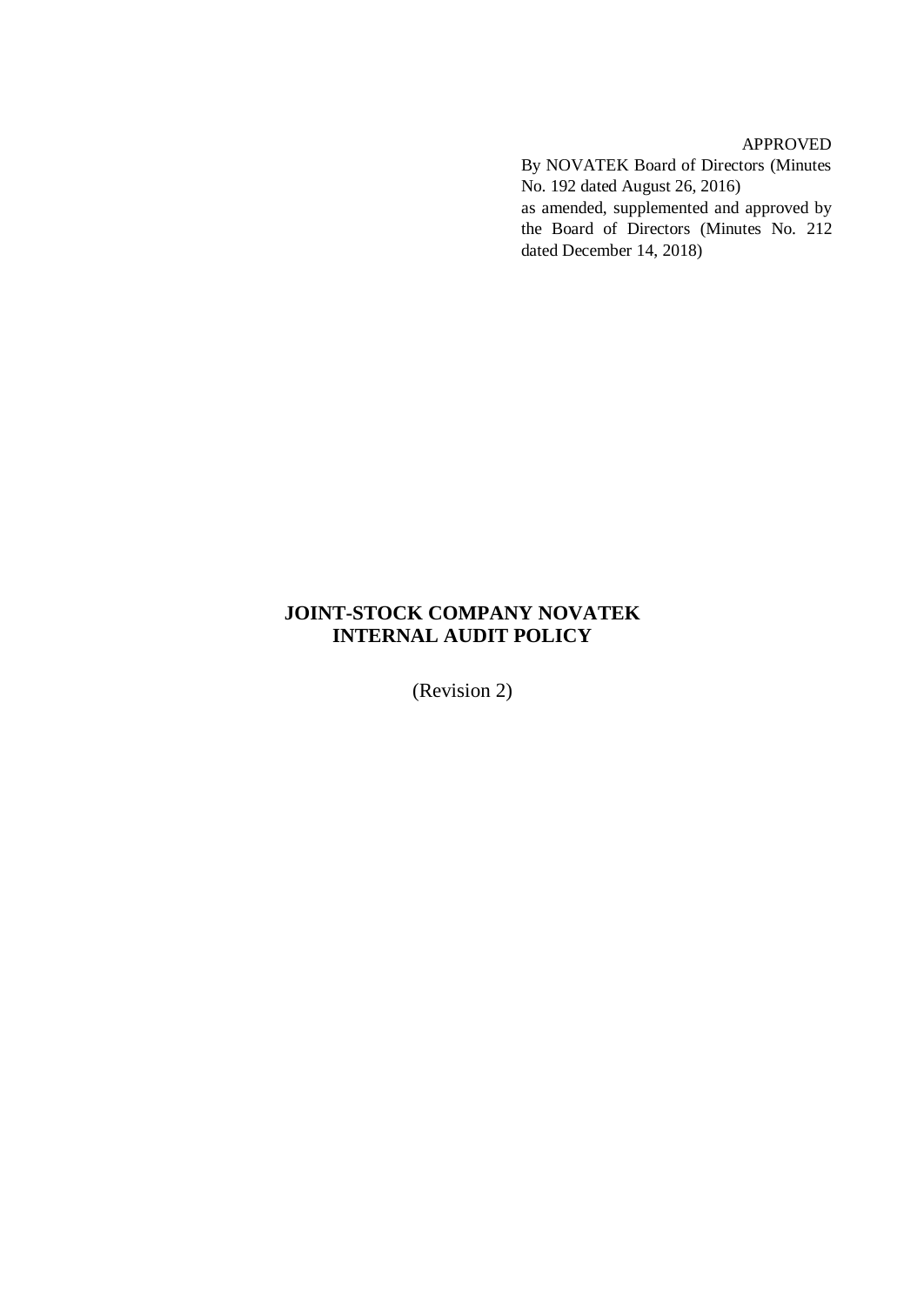# **TABLE OF CONTENTS**

| Article 8. QUALITY CONTROL AND ASSESSMENT OF INTERNAL AUDIT FUNCTION9 |  |
|-----------------------------------------------------------------------|--|
|                                                                       |  |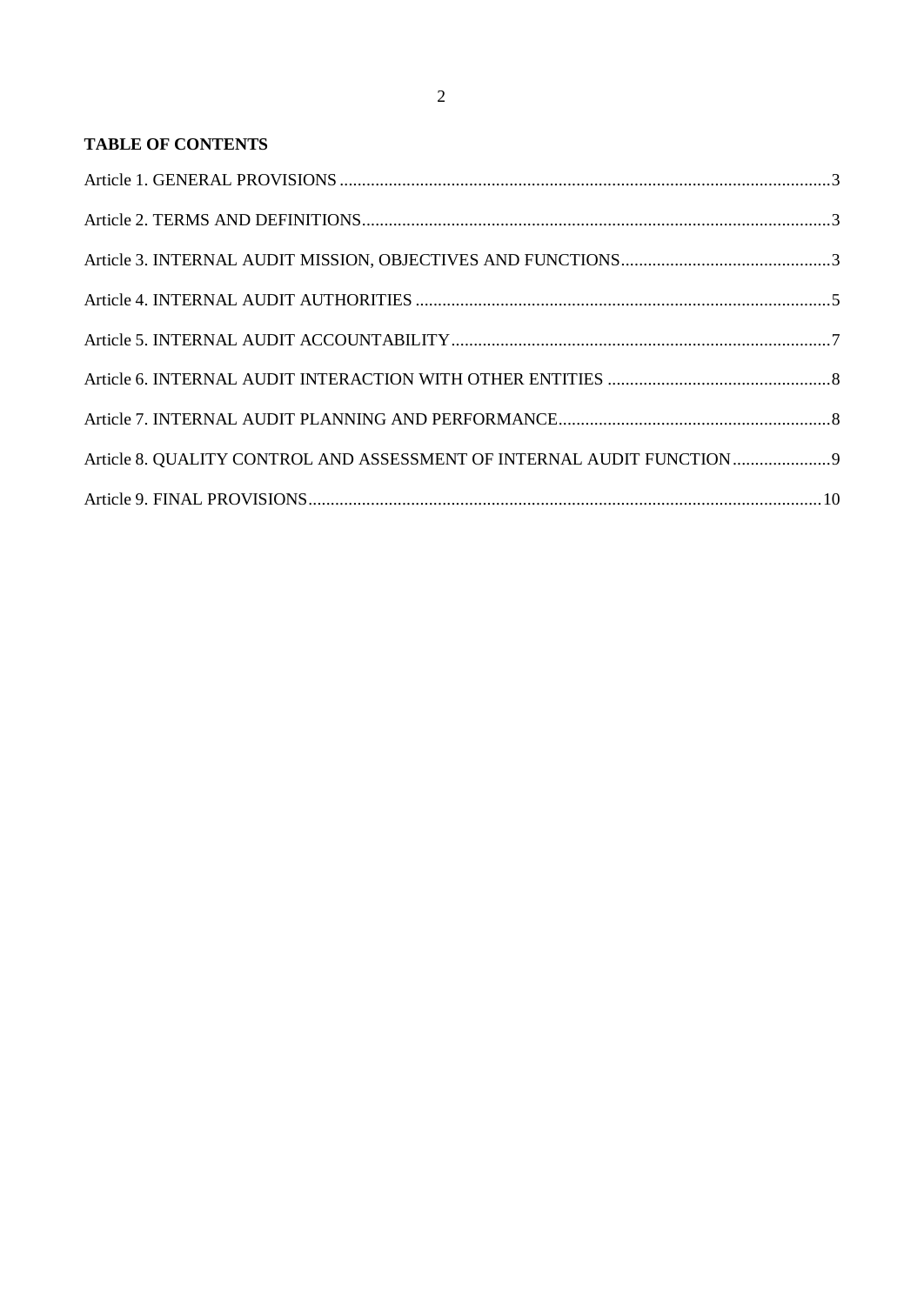#### <span id="page-2-0"></span>**Article 1. GENERAL PROVISIONS**

1.1. This Internal Audit Policy of Joint-Stock Company NOVATEK (hereinafter referred to as the "*Policy*") is developed in accordance with the applicable legislation of the Russian Federation, the Articles of Association of Joint-Stock Company NOVATEK (hereinafter referred to as *"the Company" or "NOVATEK"*), Regulations on the Board of Directors of NOVATEK, Regulations on the Audit Committee of the Board of Directors of NOVATEK, Corporate Governance Code recommended by Letter of the Bank of Russia No. 06-52/2463 dated April 10, 2014, the International Standards for the Professional Practice of Internal Auditing developed by the International Institute of Internal Auditors to the extent not contradictory to the applicable legislation of the Russian Federation, regulations on business units of the Company, and other internal regulations of the Company.

1.2. The Policy is an internal regulation of the Company outlining goals, objectives, functions and authorities of internal audit, its place within the organizational chart, the procedure for interaction between internal audit and external auditor and other subjects of the internal control system, the procedure for planning and implementation of activities, as well as the procedure for NOVATEK's internal audit quality control and performance appraisal.

### <span id="page-2-1"></span>**Article 2. TERMS AND DEFINITIONS**

2.1. **Internal audit** means an activity to provide independent and objective safeguards and consultations aimed at improving the NOVATEK Group performance and conducted by the Company through the establishment of a business unit, the Internal Audit Division, which facilitates pursuing the objectives set using a systematic and coherent approach to assessing and enhancing the efficiency of risk management, internal control and corporate governance processes.

2.2. **NOVATEK Group** means the Company and its controlled entities.

2.3. **Executive Bodies** means members of the Company's Management Board, Controlled Entities' CEOs and their deputies, supervisors of the Company's and Controlled Entities' business units reporting directly to the Chairman of the Management Board and the Controlled Entity CEO respectively.

2.4. **Controlled Entity** means a business entity, including one set up outside Russia, in which NOVATEK directly or indirectly holds more than 25 percent of shares (participation interests).

2.5. **Corporate Governance** means a system of relationships between NOVATEK's executive bodies, its Board of Directors, shareholders and the Controlled Entities.

2.6. **Internal Control System** means the totality of organizational measures, techniques, procedures, corporate culture standards, and actions taken by the executive bodies of the Company and its controlled entities to ensure financial stability of the Company, reach an optimal balance between growth of the Company's value, profitability, and risks, carry on economic activities efficiently and consistently, protect assets, reveal, correct, and prevent any breaches, prepare true and accurate financial reports in due time, and thus enhance investment appeal of the Company.

2.7. **Risk Management System** means the totality of processes performed by the Board of Directors, the executive bodies of the Company and its controlled entities, business units, and employees and aimed at management of risks and possibilities affecting creation and preservation of the Company's value.

### <span id="page-2-2"></span>**Article 3. INTERNAL AUDIT MISSION, OBJECTIVES AND FUNCTIONS**

3.1. The mission of internal audit shall be to assist the Board of Directors and executive bodies in preserving and increasing the NOVATEK Group value via objective internal audits based mainly on the risk-oriented approach, following which reliability and effectiveness of the internal control & risk management system and corporate governance are assessed and recommendations on corrective actions are given to eliminate violations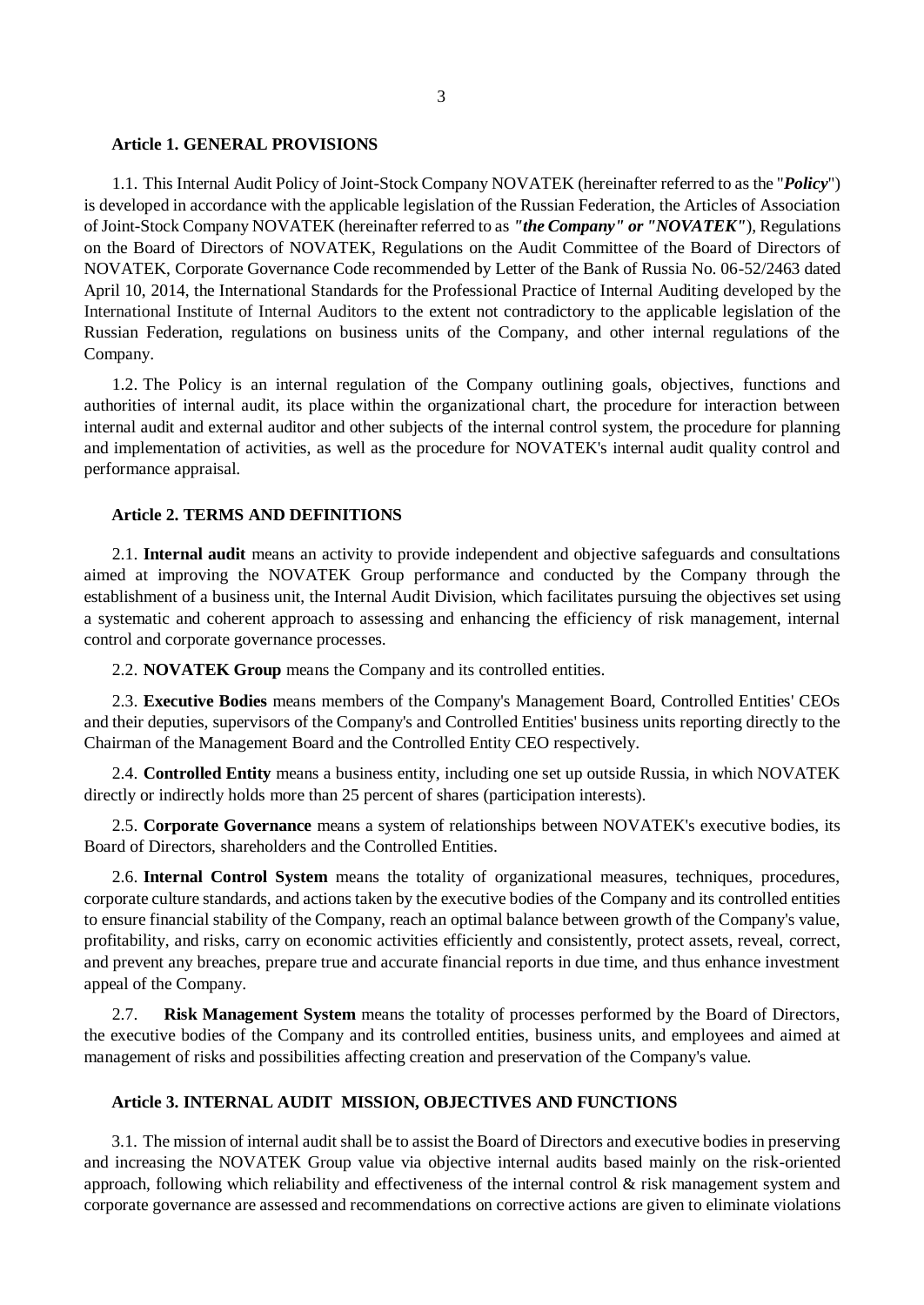3.2. Objectives of internal audit shall be:

1) assistance to the Company executive bodies and the Company employees in developing, and monitoring the implementation of, procedures and activities to improve the Company's risk management and internal control system and corporate governance;

2) coordination of activities with external auditor of the Company and persons providing consulting services in the area of risk management, internal control, and corporate governance;

3) performance of internal audit of the NOVATEK Group according to the established procedure;

4) preparation and submission to the Board of Directors and the executive bodies of reports based on results of activities of the Internal Audit Division (including those with information on substantial risks, defects, results, and efficiency of corrective actions aimed at eliminating of the defects revealed, results of fulfillment of internal audit performance plan, results of assessment of actual state, reliability, and efficiency of the risk management, internal control, and corporate governance system);

5) check for compliance by members of the executive bodies of the Company and its employees with provisions of the applicable legislation and internal policies of the Company concerning insider information and anti-corruption activities as well as compliance with the Company's Code of Business Ethics.

3.3. To address the objectives, internal audit shall perform the following functions in the following areas:

3.3.1. Assessment of the internal control system reliability and efficiency:

1) analyzing compliance of objectives of the business processes, projects, and structural divisions of the Company with the NOVATEK Group goals, checks into how reliability and integrity of business processes (activities) and information systems is assured, including reliability of procedures counteracting unlawful acts, abuse, and corruption;

2) checking how reliability of accounting (financial), statistical, management, and other report is assured, determining the extent to which the results of the business processes and activities of the Company's structural divisions correspond to the goals set;

3) determining adequacy of the criteria established by the executive bodies for analyzing the extent to which the goals set are achieved;

4) detecting defects of the internal control system which prevented (prevent) the Company from achieving the goals set;

5) assessing the results of activities aimed at eliminating breaches and defects and improving the internal control system, which are implemented by the Company at all management levels;

6) checking efficiency and practicability of the use of resources;

7) checking assurance of the asset safeguarding;

8) checking compliance with the requirements of the applicable legislation and the Company's Articles of Association and internal documents.

3.3.2. Assessment of the risk management system reliability and efficiency:

1) checking sufficiency and maturity of the risk management system elements necessary for efficient management of risks (goals and objectives, infrastructure, process organization, regulatory and methodological support, interaction of structural divisions in the framework of the risk management system, reporting);

2) checking completeness of detection and accuracy of risk assessment by the Company's and Controlled Entities' management at all governance levels;

3) checking efficiency of control procedures and other activities related to risk management, including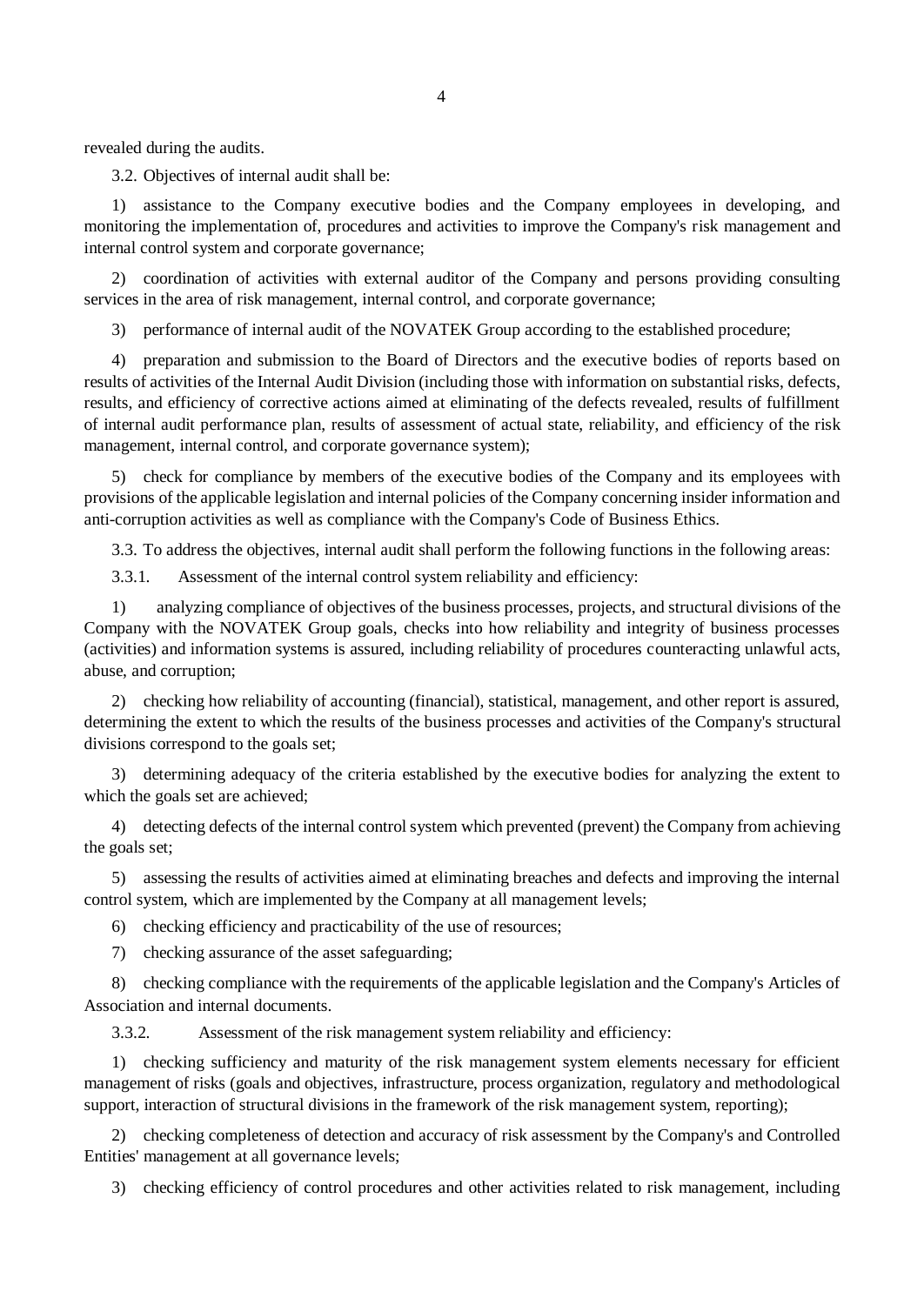efficiency of the use of funds allocated to such purposes;

4) analyzing information on occurred risks (breaches detected by internal audits, legal proceedings and in other occasions).

3.3.3. Assessment of corporate governance:

1) checking compliance with ethical principles and corporate values of the Company;

2) checking the procedure for goal setting in the Company and Controlled Entities, monitoring them and following up on them;

3) checking the level of regulatory support and information interaction procedures (including those concerning internal control and risk management) at all levels of the Company's and Controlled Entities' governance, including interaction with stakeholders;

4) checking the enforcement of shareholders' rights, including rights of Controlled Entities, and the efficiency of interactions with stakeholders;

5) checking disclosure procedures for information on the Company's and Controlled Entities' activities.

3.4. To address the set objectives and achieve the goals, the internal audit shall:

- perform internal audits (the "audits") based on an approved Internal Audit Work Plan;

- perform other checks and other tasks when requested/instructed to do so by the Board of Directors Audit Committee and/or the Company's executive bodies within its scope of authority, including based on information received via the Company's Hotline;

perform comprehensive check (revision) of audited entities' activities, which shall comprise desktop and site audits to see if financial and business activities done are legal and if these are recorded reliably and accurately in relevant accounting (financial) statements;

analyze audited entities to survey certain aspects of their activities and assess the status of certain areas of the audited entity;

- advise executive bodies on risk management, internal control and corporate governance (provided that the internal audit retains its independence and unbiased approach);

monitor the implementation by NOVATEK Group of the action plans to fix deficiencies and breaches and to improve the internal control system, as approved by the audited entities' chief executive officers following respective audits;

- provide follow-up control over NOVATEK Group's financial and business activities;

- assist the Company's executive bodies in investigating in-bad-faith/unlawful actions by employees and third parties;

- develop and update internal regulations that govern the activities of internal audit (internal audit methodology);

- elaborate an internal audit annual plan prioritizing its activities;

- coordination of activities with external auditor of the Company and persons providing consulting services in the area of risk management, internal control, and corporate governance;

interact with the Company's business units concerning the internal audit activities;

- perform other functions being essential to address the tasks set for internal audit.

# <span id="page-4-0"></span>**Article 4. INTERNAL AUDIT AUTHORITIES**

4.1. The Head of the Internal Audit Division shall be authorized to: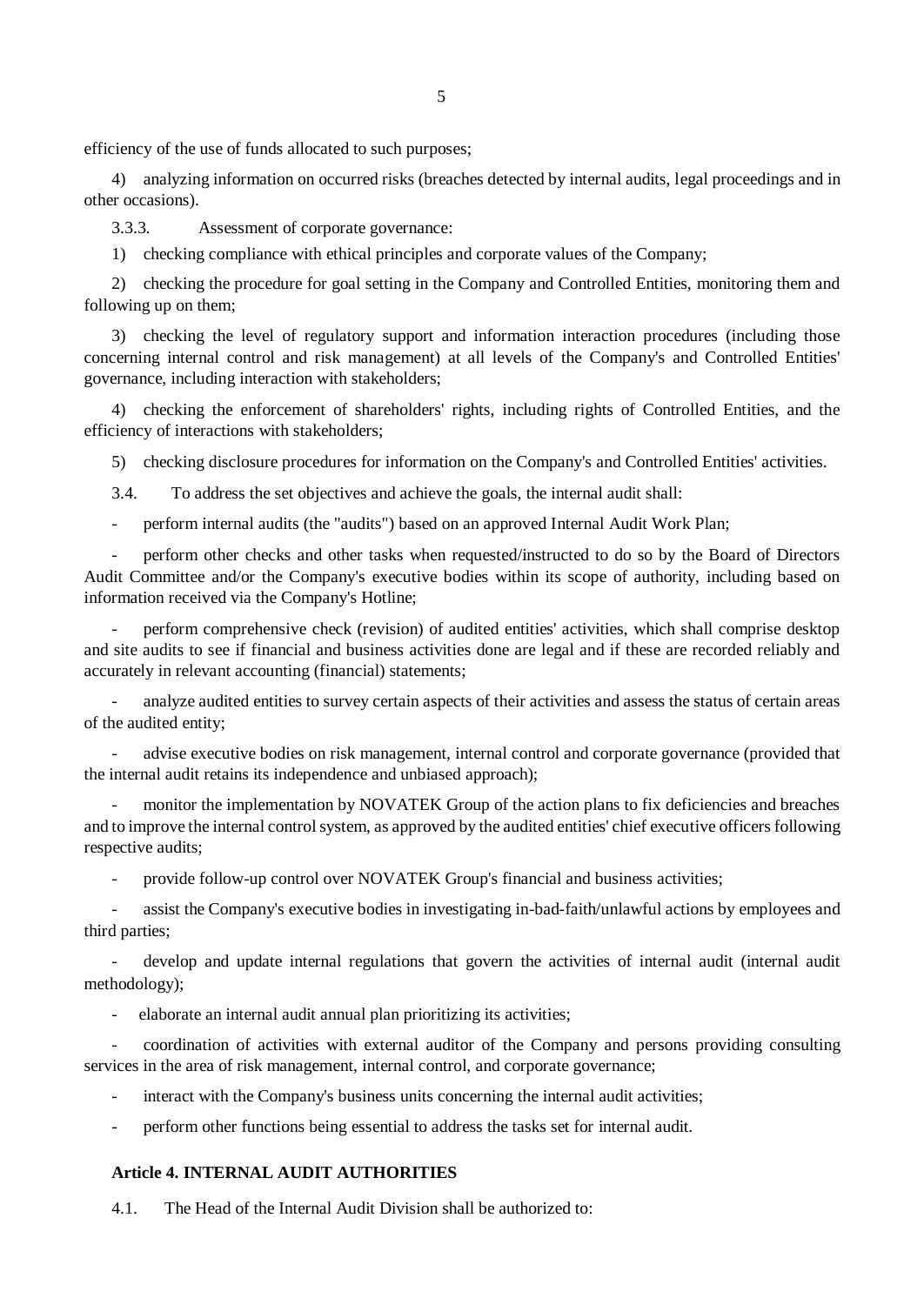– directly approach the Chairman of the Board of Directors, the Chairman of the BoD Audit Committee and the Chairman of the Management Board;

– receive minutes of the NOVATEK Management Board meetings;

– prepare annual internal audit opinion on assessment of reliability and efficiency of the risk management and internal control system within the NOVATEK Group;

request and receive from the executive bodies any information and materials required to perform his/her functions;

review the NOVATEK Group's current and forward-looking business plans, plan and program status reports and resolutions of the Board of Directors and executive bodies;

make suggestions to the BoD Audit Committee and the executive bodies regarding improvement of the existing systems, processes, standards and business methods and make comments regarding any matters within the internal audit's scope of authority;

- engage NOVATEK Group employees and external experts in the performance of audits and other tasks in accordance with the procedure set by the Company's regulations and rules;

take part as an attendee in meetings and sessions of the Company's operating bodies (committees, commissions, working groups, etc.).

The Head of the Internal Audit Division shall not be entitled to manage business functions requiring decision-making related to audited entities.

4.2. Internal auditors are authorized to:

request and receive unimpaired access to any assets, documents, accounting entries and other information (including electronic) related to the activities of the Company and Controlled Entities in accordance with the procedure established in the Company as required to perform their functions; copy relevant documents and photograph and capture on video facts related to the business activities of the Company and Controlled Entities;

interview executive bodies and employees of the Company and Controlled Entities in the course of audits;

use information resources and computer software of the business units for the purposes of internal audit in accordance with the established procedure;

scrutinize and assess any documents requested in the course of audits and send such documents and/or relevant information to the Head of the Internal Audit Division;

- request and receive necessary help from the employees of the audited business units as well as employees of other units/functions of the Company and Controlled Entities;

perform other activities required to achieve the audit objectives.

4.3. To avoid potential conflict of interests (when there is a risk of internal audit not being independent and auditor's opinion not being unbiased) the Head of the Internal Audit and the internal auditors shall abstain from:

- checking the fields of work they were responsible for throughout the year preceding the audit;

- taking part in the checks and other assignments when a competitive professional or personal interest is present (having financial, material, familial or any other interest in the activity of audited entities);

taking part in any activity that could impair their impartiality or be deemed impairing it;

managing employees of other business units unless such employees were assigned to participate in performing the check.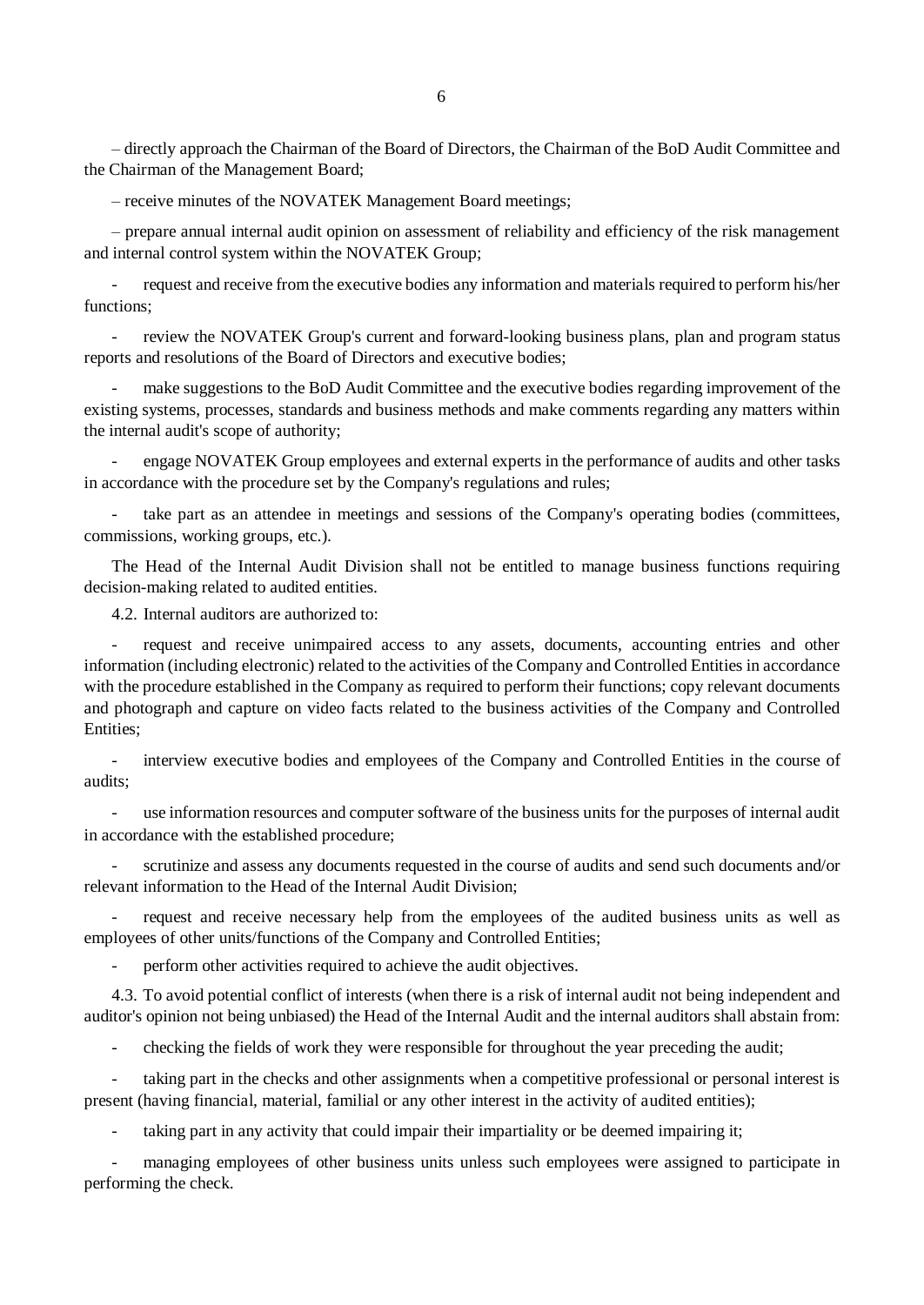4.4. The Head of the Internal Audit Division and internal auditors shall not:

- refrain from disclosing any material facts known to them, which may distort the audit report's data if suppressed;

use or disclose confidential information without proper authorization unless such disclosure is required by law;

accept presents that may prejudice an internal auditor's professional opinion or be regarded as prejudicial.

4.5. Internal auditors shall inform the Head of the Internal Audit Division about any limitations of their authority and arising conflicts of interest. The Head of the Internal Audit shall inform the Chairman of the Management Board and the BoD Audit Committee about the existing limitations and possible impact of such limitations.

# <span id="page-6-0"></span>**Article 5. INTERNAL AUDIT ACCOUNTABILITY**

5.1. The internal audit function shall be implemented in the Company by means of establishing a separate division, the Internal Audit Division.

5.2. In terms of functions, the Internal Audit Division is accountable to the Board of Directors, which means:

1) approval by the Board of Directors upon preliminary consideration by the Audit Committee of the Internal Audit Policy that determine the internal audit mission, objectives, functions and authorities;

2) approval by the Board of Directors, following the preliminary consideration by the Audit Committee, of the decisions to appoint and dismiss the Head of the Internal Audit Division, approve the terms and conditions of labor contract with the Head of the Internal Audit Division as well as to determine remuneration payable to the Head of the Internal Audit Division;

3) approval by the Board of Directors of the Internal Audit Division's work plan and budget, following its preliminary consideration by the Audit Committee;

4) the Audit Committee receiving information about the status of the work plan execution and the internal audit performance;

5) consideration by the Audit Committee of substantial restrictions of authorities of the Internal Audit Division, which may adversely impact the internal audit performance;

6) ensuring independence and objectivity in performing the functions of internal audit;

7) annual assessment of efficiency of the internal audit function following the review of report made by the Head of the Internal Audit Division for the reported period;

8) ensuring efficient interaction between the Internal Audit Division and external auditors of the Company.

5.3. In terms of administration, the Internal Audit Division is accountable to the sole executive body of the Company, the Chairman of the Management Board, which means:

9) allocation of necessary funds within the approved Internal Audit Division budget;

- 10) receiving Internal Audit Division's performance reports;
- 11) giving support in interacting with divisions of the Company;

12) administration of the Internal Audit Division's policies and procedures.

5.4. The Head of the Internal Audit Division shall be appointed and dismissed by the Chairman of the Management Board based on a respective resolution by the Company's Board of Directors.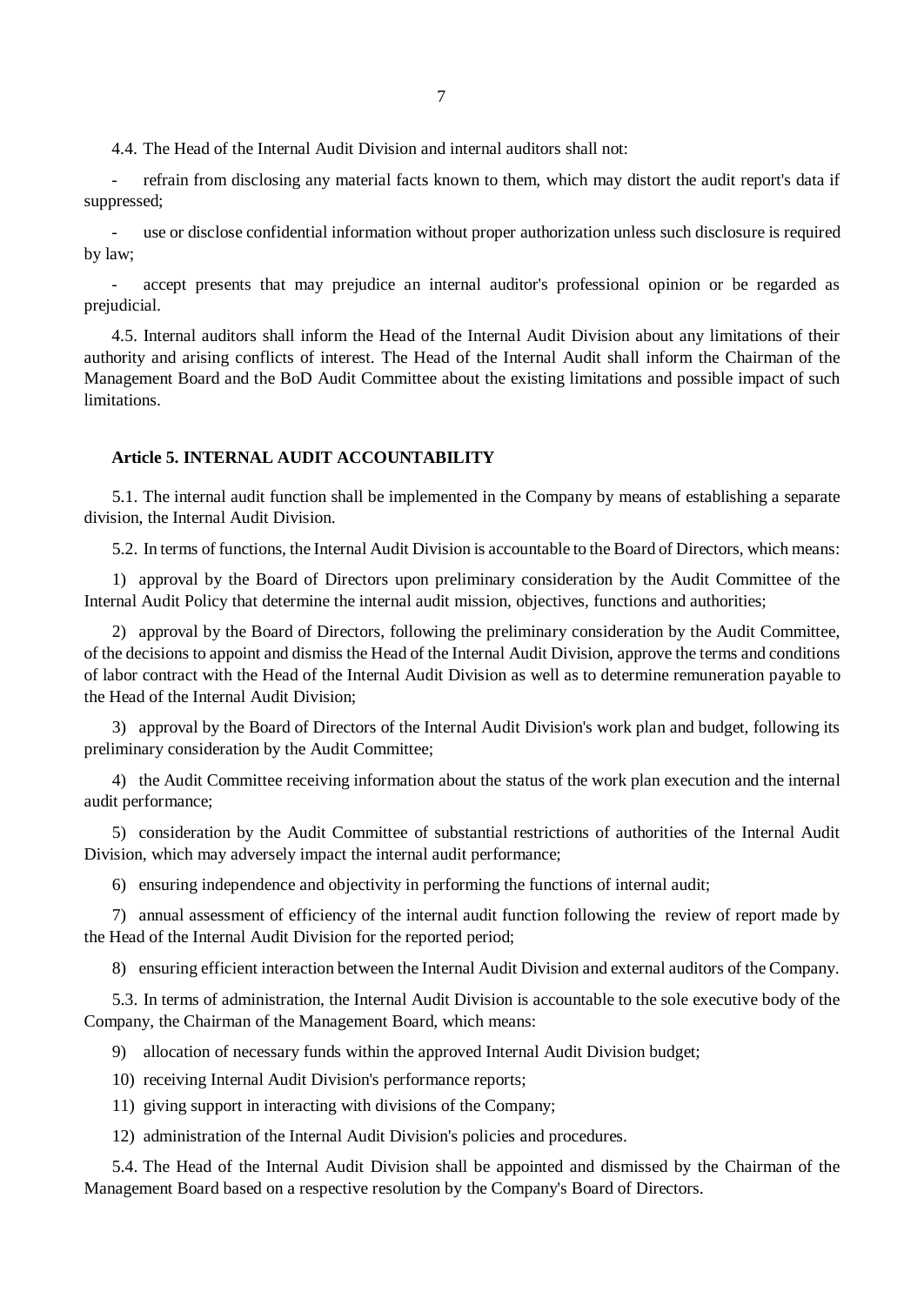5.5. Terms and conditions of labor contract and procedure for payment of remuneration to the Head of the Internal Audit Division:

1) For discharging their functions, the Head of the Internal Audit Division shall receive remuneration (salary), the amount of which shall be determined by the Board of Directors.

Bonuses shall be paid to the Head of the Internal Audit Division based on performance in the 1st and 2nd half-year periods in the amount of 60 percent of the total remuneration that the Head of the Internal Audit Division received in the reporting period.

2) The Regulations on NOVATEK Employees' Compensation and Incentives shall not apply to the Head of the Internal Audit Division as regards salary determination and change (exclusive of changing salary due to indexation as per the procedure established in the Collective Bargaining Agreement) and bonus payment.

3) The remuneration (salary) and bonuses shall be paid to the Head of the Internal Audit Division within the time limit specified for salary and bonus payment to the Company's employees.

4) The Head of the Internal Audit Division shall be entitled to receive remuneration as a member of NOVATEK Group's Revision Commissions in the amount and in the manner specified in the Company's internal documents and by resolutions of the NOVATEK Group authorized governance bodies.

# <span id="page-7-0"></span>**Article 6. INTERNAL AUDIT INTERACTION WITH OTHER ENTITIES**

6.1. Internal audit and the external auditor shall interact in the process of:

exchanging information about the results of NOVATEK Group internal control system efficiency assessment, including when preparing accounting (financial) statements;

- discussing the internal audit's and external auditor's work plans to coordinate them and minimize activities doubling;

analyzing the efficiency of corrective actions to fix the NOVATEK Group's internal control system deficiencies when preparing accounting (financial) statements.

6.2. Internal audit may use in its activities the deliverables of other internal control system entities, i.e. various Company structural units that due to their functionality monitor and assess the internal control system in their respective aspects as does the internal audit.

#### <span id="page-7-1"></span>**Article 7. INTERNAL AUDIT PLANNING AND PERFORMANCE**

7.1. The Head of the Internal Audit Division shall annually develop the internal audit work plan, which shall include scheduled audits and other actions by the internal audit.

7.2. Scheduled audits shall be the Internal Audit Division's principal activity. In addition, the head shall include the following actions in the time budget:

- advising the Company's executive bodies on risk management, internal control and corporate governance;

- developing and updating internal regulations that govern the activities of internal audit (internal audit methodology);

monitoring the implementation by the Company and Controlled Entities of the action plans to fix deficiencies and breaches and to improve the internal control system, as approved by the audited entities' chief executive officers following respective audits;

interacting with the external auditor and the Company's business units concerning the internal audit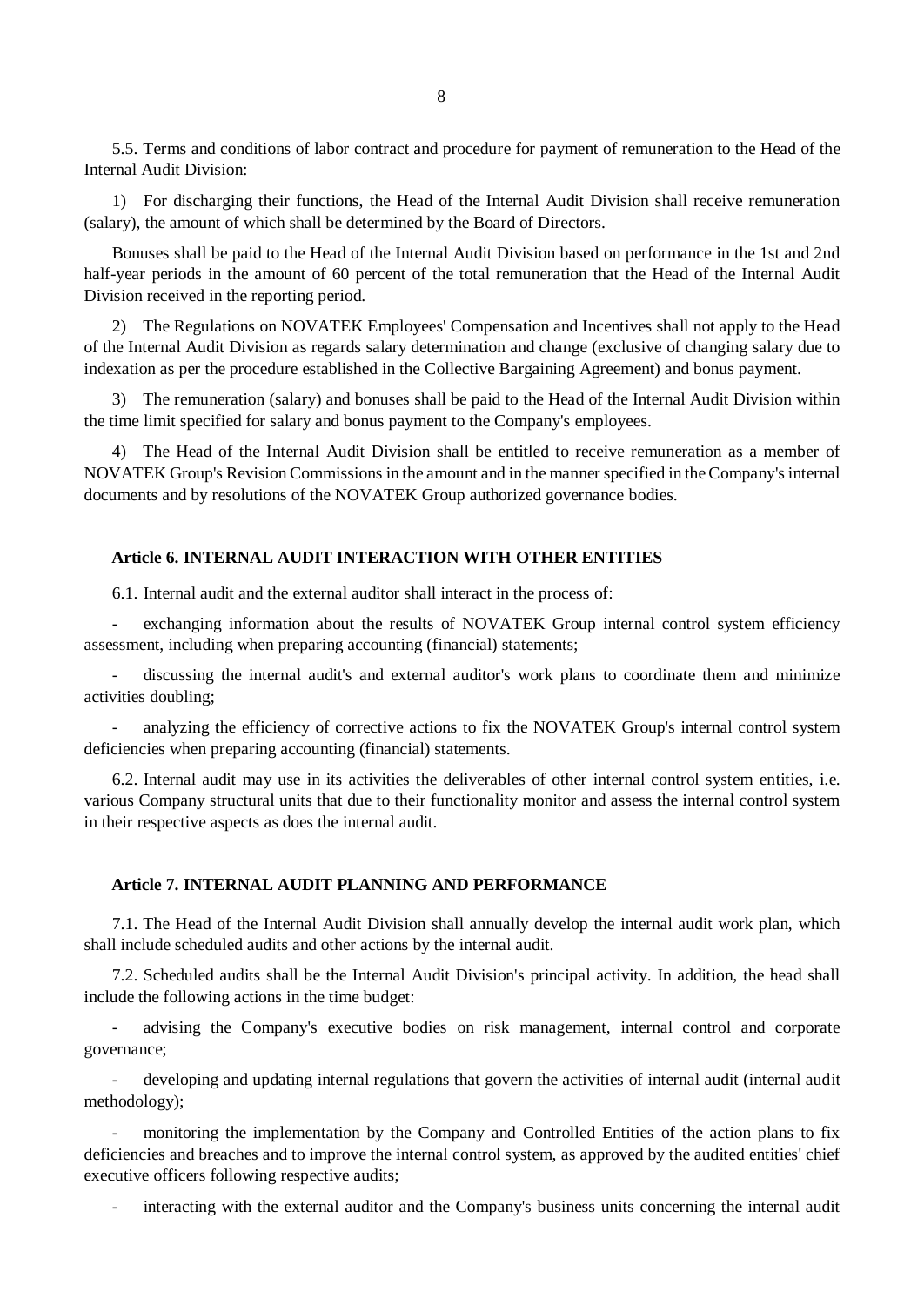9

activities;

<span id="page-8-0"></span>pursuing professional development of internal auditors, etc.

### **Article 8. QUALITY CONTROL AND ASSESSMENT OF INTERNAL AUDIT FUNCTION**

8.1. The Head of the Internal Audit Division shall develop and implement a quality assessment and improvement program to maintain close control over the Internal Control Division performance quality and appraisal.

8.2. The Head of the Internal Audit Division shall on a regular basis (usually once a year) inform the Company's Chairman and members of the Management Board and report to the BoD Audit Committee on activities performed under the quality assessment and improvement program and on their results, and shall, inter alia, report on the results of internal and external assessments.

8.3. The quality assessment and improvement program shall include:

- a continuous monitoring of the internal audit work quality;
- regular internal assessments of the internal audit work quality;
- regular external assessments of the internal audit work quality;

The quality assessment and improvement program shall also include the procedures for continuous performance measurement and analysis (for instance, the internal audit work plan delivery, recommendations accepted by the executive bodies, the extent to which chief executive officers of audited entities are satisfied with internal audit, etc.).

8.4. Should continuous quality monitoring or a quality assessment (internal or external) reveal any internal audit deficiencies, the head of the Internal Audit Division shall develop a plan to fix the deficiencies and ensure that it is implemented efficiently and timely.

8.5. Continuous quality monitoring

Continuous quality monitoring shall include an ongoing analysis and assessment of the internal audit work quality. Within the continuous quality monitoring, the head of internal audit and/or internal auditors that the former accordingly authorizes shall:

- supervise audits and other activities by internal audit;
- receive feedback from audited units and other stakeholders;
- run random expert examinations of working documents;
- analyze the set work assessment parameters;
- put together the audits budget (for example, for travel expenses), keep working time records;

- analyze other performance indicators (such as the audit cycle duration and acceptance of recommendations).

# 8.6. Regular internal assessment

Internal auditors shall at least once a year perform regular internal quality self-assessment.

8.6.1. Main objective of regular internal assessment shall be to assess the conformity of internal audit activities to the chosen assessment parameters:

- conformity to the International Standards for the Professional Practice of Internal Auditing approved by the International Institute of Internal Auditors;

adequacy of the Policy to the mission, objectives, functions and internal audit procedures in the